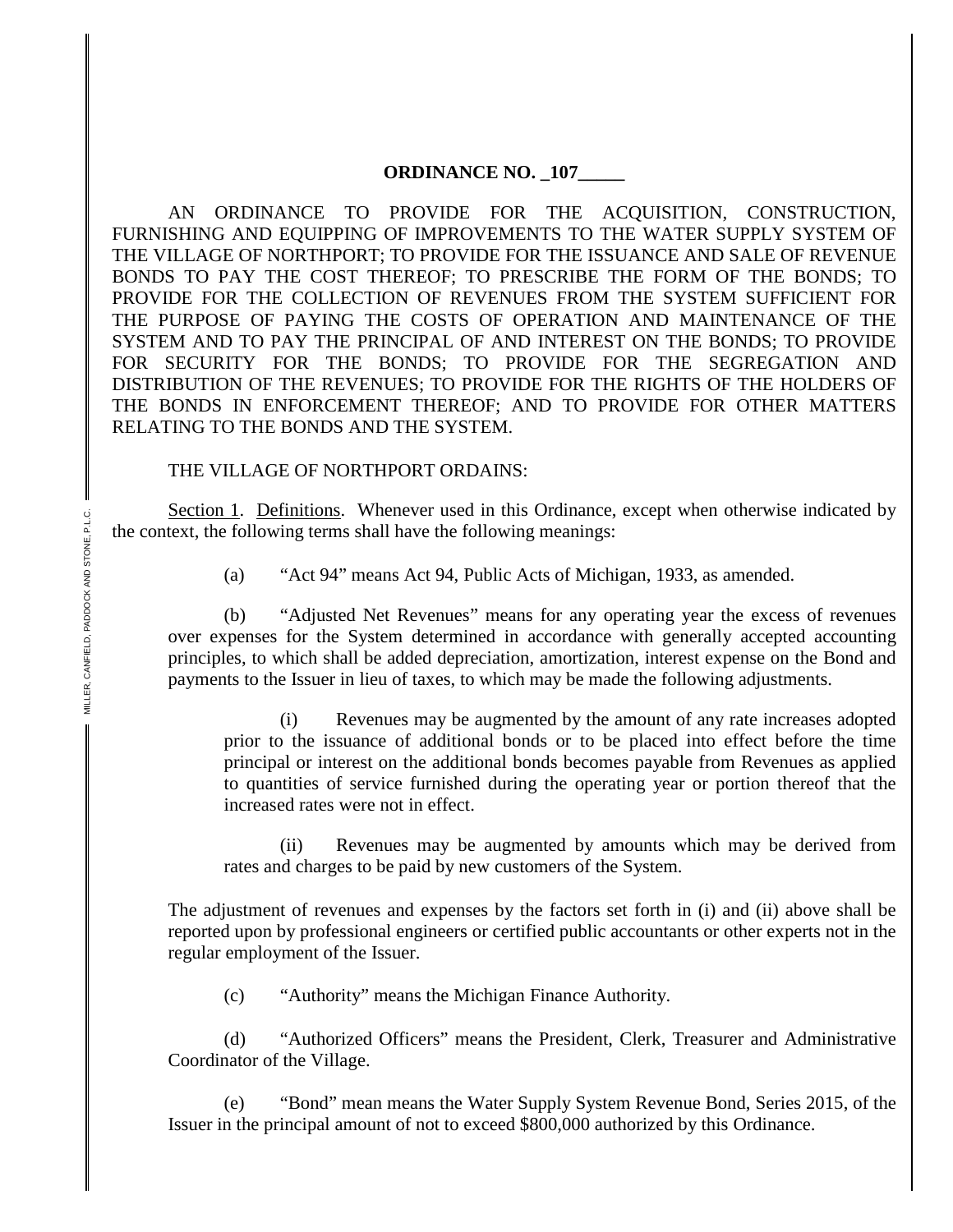(f) "Engineers" means Fleis & Vandenbrink Engineering, Inc., consulting engineers of Traverse City, Michigan.

(g) "Issuer" means the Village of Northport, County of Leelanau, State of Michigan.

(h) "MDEQ" means the Michigan Department of Environmental Quality.

(i) "Project" means the improvements to the existing water supply system of the Issuer, together with all related sites, structures, appurtenances and attachments.

(j) "Purchase Contract" means the Purchase Contract to be entered into between the Authority and the Issuer relating to the purchase by the Authority of the Bond.

(k) "Reserve Amount" means the lesser of (i) the maximum annual debt service due in the current or any future year, (ii) 125% of the average annual debt service, or (iii) 10% of the principal amount of the outstanding Bond.

(l) "Revenues" and "Net Revenues" means the revenues and net revenues of the System and shall be construed as defined in Section 3 of Act 94, including with respect to "Revenues" the earnings derived from the investment of moneys in the various funds and accounts established by this Ordinance, and other revenues derived from or pledged to operation of the System.

(m) "Sufficient Government Obligations" means direct obligations of the United States of America or obligations the principal and interest on which is fully guaranteed by the United States of America, not redeemable at the option of the issuer, the principal and interest payments upon which, without reinvestment of the interest, come due at such times and in such amounts as to be fully sufficient to pay the interest as it comes due on the Bond and the principal and redemption premium, if any, on the Bond as it comes due whether on the stated maturity date or upon earlier redemption. Securities representing such obligations shall be placed in trust with a bank or trust company, and if any principal installment of the Bond is to be called for redemption prior to maturity, irrevocable instructions to call the principal installment for redemption shall be given to the paying agent.

(n) "Supplemental Agreement" means the supplemental agreement among the Issuer, the Authority and MDEQ relating to the Bond.

(o) "System" means the Water Supply System of the Issuer, including such facilities thereof as are now existing, are acquired and constructed as the Project, and all enlargements, extensions, repairs and improvements thereto hereafter made.

Section 2. Necessity; Approval of Plans and Specifications. It is hereby determined to be a necessary public purpose of the Issuer to acquire and construct the Project in accordance with the plans and specifications prepared by the Engineers, which plans and specifications are hereby approved. The Project qualifies for the Drinking Water Revolving Fund financing program being administered by the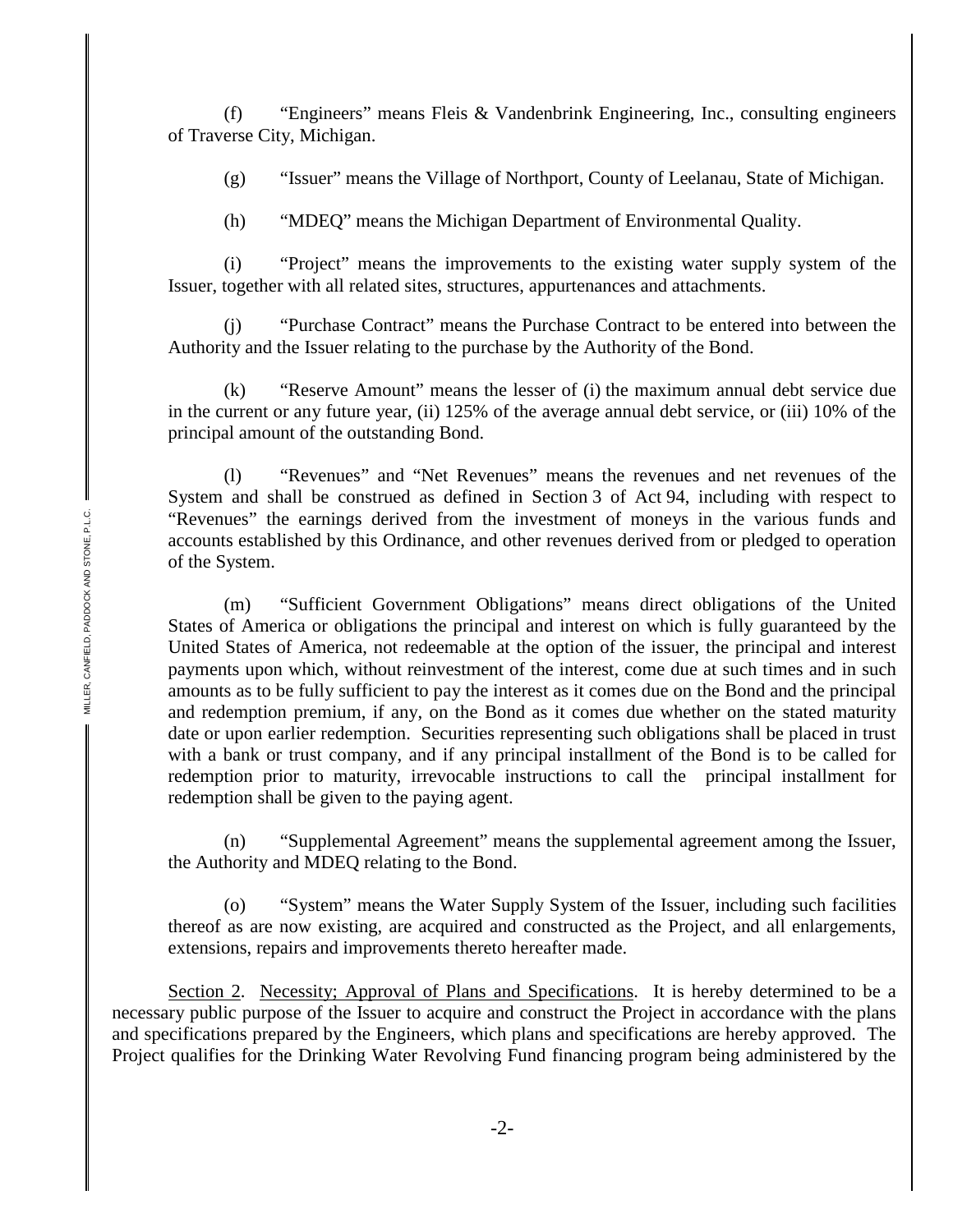MDEQ and the Authority, whereby bonds of the Issuer are sold to the Authority and bear interest at a fixed rate of two and one-half percent (2.50%) per annum.

Section 3. Costs; Useful Life. The cost of the Project is estimated not to exceed Eight Hundred Thousand Dollars (\$800,000) including the payment of incidental expenses as specified in Section 4 of this Ordinance, which estimate of cost is hereby approved and confirmed, and the period of usefulness of the Project is estimated to be not less than twenty (20) years.

Section 4. Payment of Cost; Bond Authorized. To pay the cost of acquiring and constructing the Project, including payment of legal, engineering, financial and other expenses incident thereto and incident to the issuance and sale of the Bond, the Issuer shall borrow the sum of not to exceed Eight Hundred Thousand Dollars (\$800,000) and issue its Bond therefor pursuant to the provisions of Act 94. The remaining cost of the Project, if any, shall be defrayed from Issuer funds on hand and legally available for such use.

Section 5. Issuance of Bond; Details. The Bond of the Issuer, to be designated WATER SUPPLY SYSTEM REVENUE BOND, SERIES 2015, is hereby authorized to be issued in the principal amount of not to exceed Eight Hundred Thousand Dollars (\$800,000) or as otherwise determined by order of the MDEQ for the purpose of paying the cost of the Project, including the costs incidental to the issuance, sale and delivery of the Bond. The Bond shall be payable solely and only out of the Net Revenues as set forth more fully in Section 7 hereof. The Bond shall be in the form of a single fullyregistered, nonconvertible bond of the denomination of the full principal amount thereof, dated as of the date of delivery, payable in principal installments serially as finally determined by the order of the MDEQ at the time of sale of the Bond and approved by the Authority and an Authorized Officer. Final determination of the principal amount of the Bond and the payment dates and amounts of principal installments of the Bond shall be evidenced by execution of a Purchase Contract (the "Purchase Contract") between the Issuer and the Authority providing for sale of the Bond and the Authorized Officers are authorized and directed to execute and deliver the Purchase Contract when it is in final form and to make the determinations set forth above; provided, however, that the first principal installment shall be due no earlier than April 1, 2016 and the final principal installment shall be due no later than October 1, 2038, and that the total principal amount shall not exceed \$800,000.

The Bond shall bear interest at a rate of two and one-half percent (2.50%) per annum on the par value thereof or such other rate as evidenced by execution of the Purchase Contract, but in any event not to exceed the rate permitted by law, payable semiannually on the dates as finally determined in the Purchase Contract. The Bond principal amount is expected to be drawn down by the Issuer periodically, and interest on the principal amount shall accrue from the date such principal amount is drawn down by the Issuer.

The Bond or principal installments thereof will be subject to prepayment prior to maturity with the prior written approval of the Authority in the manner and at the times as provided in the Bond form in this Ordinance.

The Clerk shall record on the registration books payment by the Issuer of each installment of principal or interest or both when made and the cancelled checks or other records evidencing such payments shall be returned to and retained by the Clerk.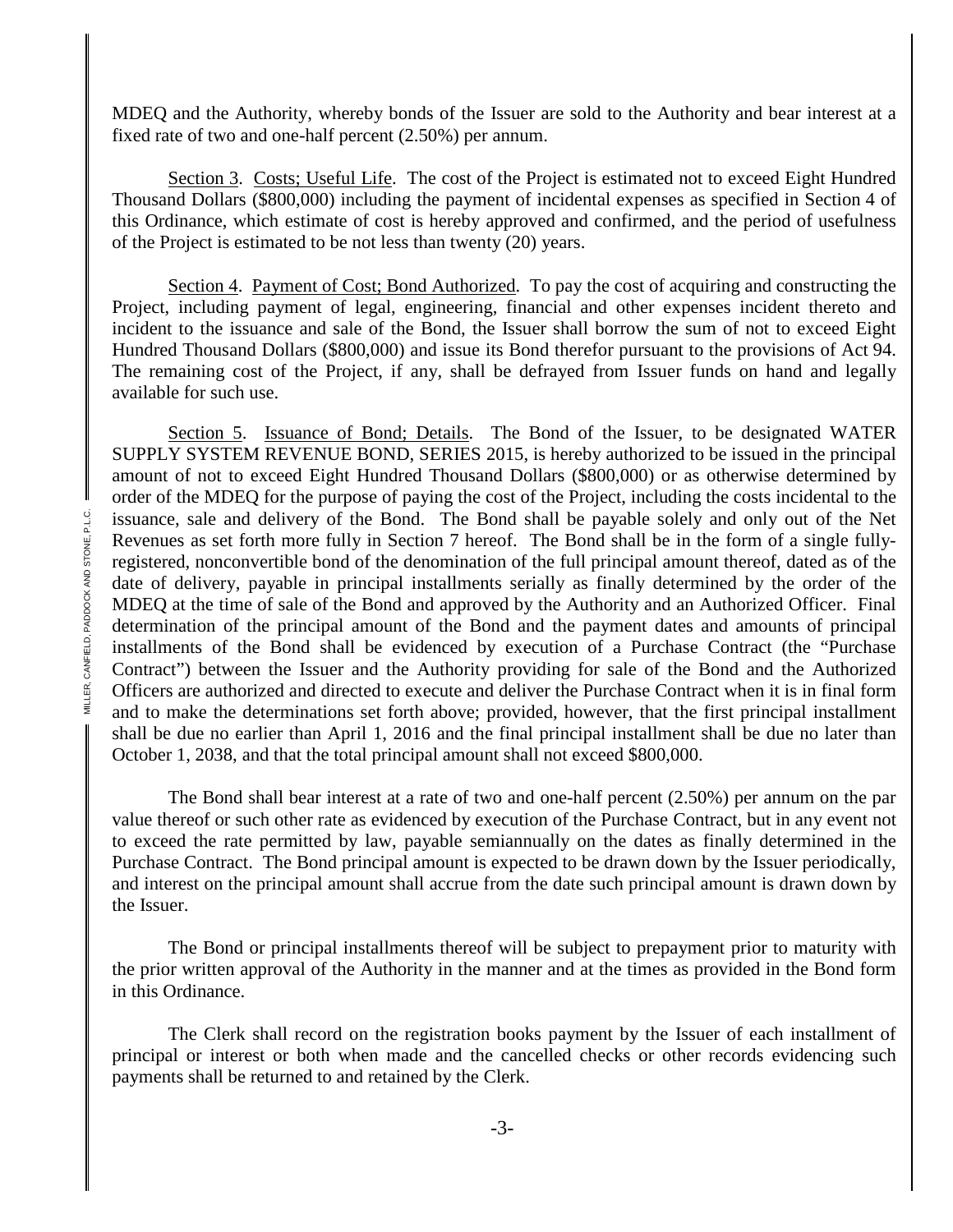Upon payment by the Issuer of all outstanding principal of and interest on the Bond, the Authority shall deliver the Bond to the Issuer for cancellation.

The President and Clerk are authorized to execute and deliver the Bond in accordance with the delivery instructions of the Authority. The Bond shall be signed with the manual or facsimile signatures of the President and the Clerk and shall have the Issuer's seal impressed or printed thereon. The Bond bearing the manual or facsimile signatures of the President and the Clerk sold to the Authority shall require no further authentication.

Section 6. Registration and Transfer. Any Bond may be transferred upon the books required to be kept pursuant to this section by the person in whose name it is registered, in person or by the registered owner's duly authorized attorney, upon surrender of the Bond for cancellation, accompanied by delivery of a duly executed written instrument of transfer in a form approved by the transfer agent. Whenever any Bond or Bond shall be surrendered for transfer, the Issuer shall execute and the transfer agent shall authenticate and deliver a new Bond or Bond, for like aggregate principal amount. The transfer agent shall require payment by the bondholder requesting the transfer of any tax or other governmental charge required to be paid with respect to the transfer. The transfer agent shall not be required (i) to issue, register the transfer of or exchange any Bond during a period beginning at the opening of business 15 days before the day of the giving of a notice of redemption of Bond selected for redemption as described in the form of Bond contained in Section 16 of this Ordinance and ending at the close of business on the day of that giving of notice, or (ii) to register the transfer of or exchange any Bond so selected for redemption in whole or in part, except the unredeemed portion of Bond being redeemed in part. The Issuer shall give the transfer agent notice of call for redemption at least 20 days prior to the date notice of redemption is to be given.

The transfer agent shall keep or cause to be kept, at its principal office, sufficient books for the registration and transfer of the Bond, which shall at all times be open to inspection by the Issuer; and, upon presentation for such purpose, the transfer agent shall, under such reasonable regulations as it may prescribe, transfer or cause to be transferred, on said books, Bond as hereinbefore provided.

If any Bond shall become mutilated, the Issuer, at the expense of the holder of the Bond, shall execute, and the transfer agent shall authenticate and deliver, a new Bond of like tenor in exchange and substitution for the mutilated Bond, upon surrender to the transfer agent of the mutilated Bond. If any Bond issued under this Ordinance shall be lost, destroyed or stolen, evidence of the loss, destruction or theft may be submitted to the transfer agent and, if this evidence is satisfactory to both and indemnity satisfactory to the transfer agent shall be given, and if all requirements of any applicable law including Act 354, Public Acts of Michigan, 1972, as amended ("Act 354"), being sections 129.131 to 129.135, inclusive, of the Michigan Compiled Laws have been met, the Issuer, at the expense of the owner, shall execute, and the transfer agent shall thereupon authenticate and deliver, a new Bond of like tenor and bearing the statement required by Act 354, or any applicable law hereafter enacted, in lieu of and in substitution for the Bond so lost, destroyed or stolen. If any such Bond shall have matured or shall be about to mature, instead of issuing a substitute Bond the transfer agent may pay the same without surrender thereof.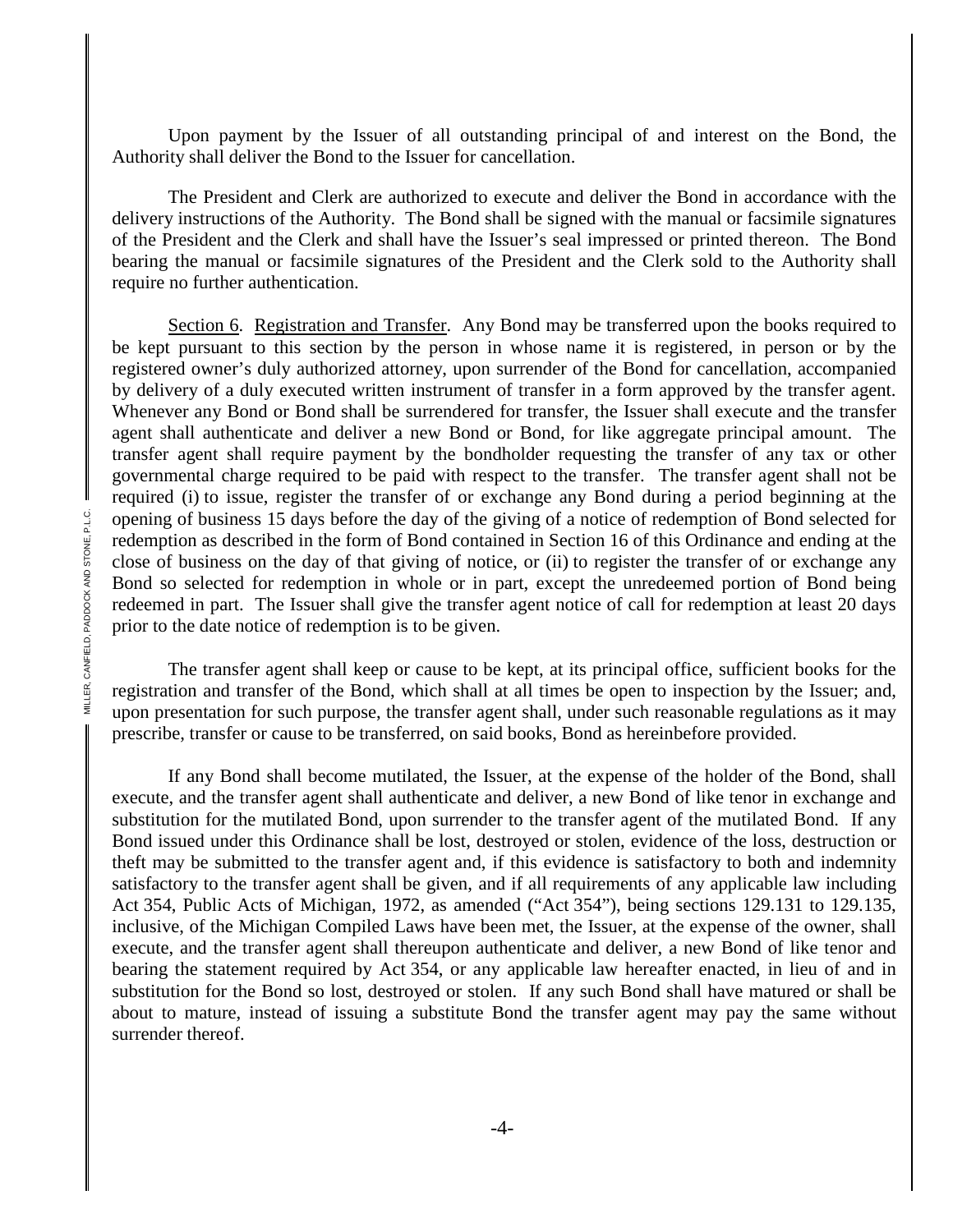Section 7. Payment of Bond; Security. The Bond and the interest thereon shall be payable solely and only from the Net Revenues, and to secure such payment, there is hereby created a statutory lien upon the whole of the Net Revenues which shall be a first lien to continue until payment in full of the principal of and interest on the Bond, or, until sufficient cash or Sufficient Government Obligations have been deposited in trust for payment in full of the Bond then outstanding, principal and interest on such Bond to maturity, or, if called for redemption, to the date fixed for redemption together with the amount of the redemption premium, if any. Upon deposit of cash or Sufficient Government Obligations, as provided in the previous sentence, the statutory lien shall be terminated with respect to the Bond, the holders of the Bond shall have no further rights under this Ordinance except for payment from the deposited funds, and the Series Bond shall no longer be considered to be outstanding under this Ordinance.

Section 8. Bondholders' Rights; Receiver. The holder or holders of the Bond representing in the aggregate not less than twenty percent (20%) of the entire principal amount thereof then outstanding, may, by suit, action, mandamus or other proceedings, protect and enforce the statutory lien upon the Net Revenues of the System, and may, by suit, action, mandamus or other proceedings, enforce and compel performance of all duties of the officers of the Issuer, including the fixing of sufficient rates, the collection of Revenues, the proper segregation of the Revenues of the System and the proper application thereof. The statutory lien upon the Net Revenues, however, shall not be construed as to compel the sale of the System or any part thereof.

If there is a default in the payment of the principal of or interest on the Bond, any court having jurisdiction in any proper action may appoint a receiver to administer and operate the System on behalf of the Issuer and under the direction of the court, and by and with the approval of the court to perform all of the duties of the officers of the Issuer more particularly set forth herein and in Act 94.

The holder or holders of the Bond shall have all other rights and remedies given by Act 94 and law, for the payment and enforcement of the Bond and the security therefor.

Section 9. Management; Fiscal Year. The operation, repair and management of the System and the acquiring of the Project shall continue to be under the supervision and control of the Village Council. The Village Council may employ such person or persons in such capacity capacities as it deems advisable to carry on the efficient management and operation of the System. The Village Council may make such rules and regulations as it deems advisable and necessary to assure the efficient management and operation of the System. The System shall be operated on the basis of an operating year which shall coincide with the Issuer's fiscal year.

Section 10. No Free Service or Use. No free service or use of the System, or service or use of the System at less than cost, shall be furnished by the System to any person, firm or corporation, public or private, or to any public agency or instrumentality, including the Issuer.

Section 11. Fixing and Revising Rates; Rate Covenant. The rates now in effect and the rate adjustments to be placed into effect are estimated to be sufficient to provide for the payment of the expenses of administration and operation and such expenses for maintenance of the System as are necessary to preserve the System in good repair and working order, to provide for the payment of the principal of and interest on the Bond as the same become due and payable, and the maintenance of the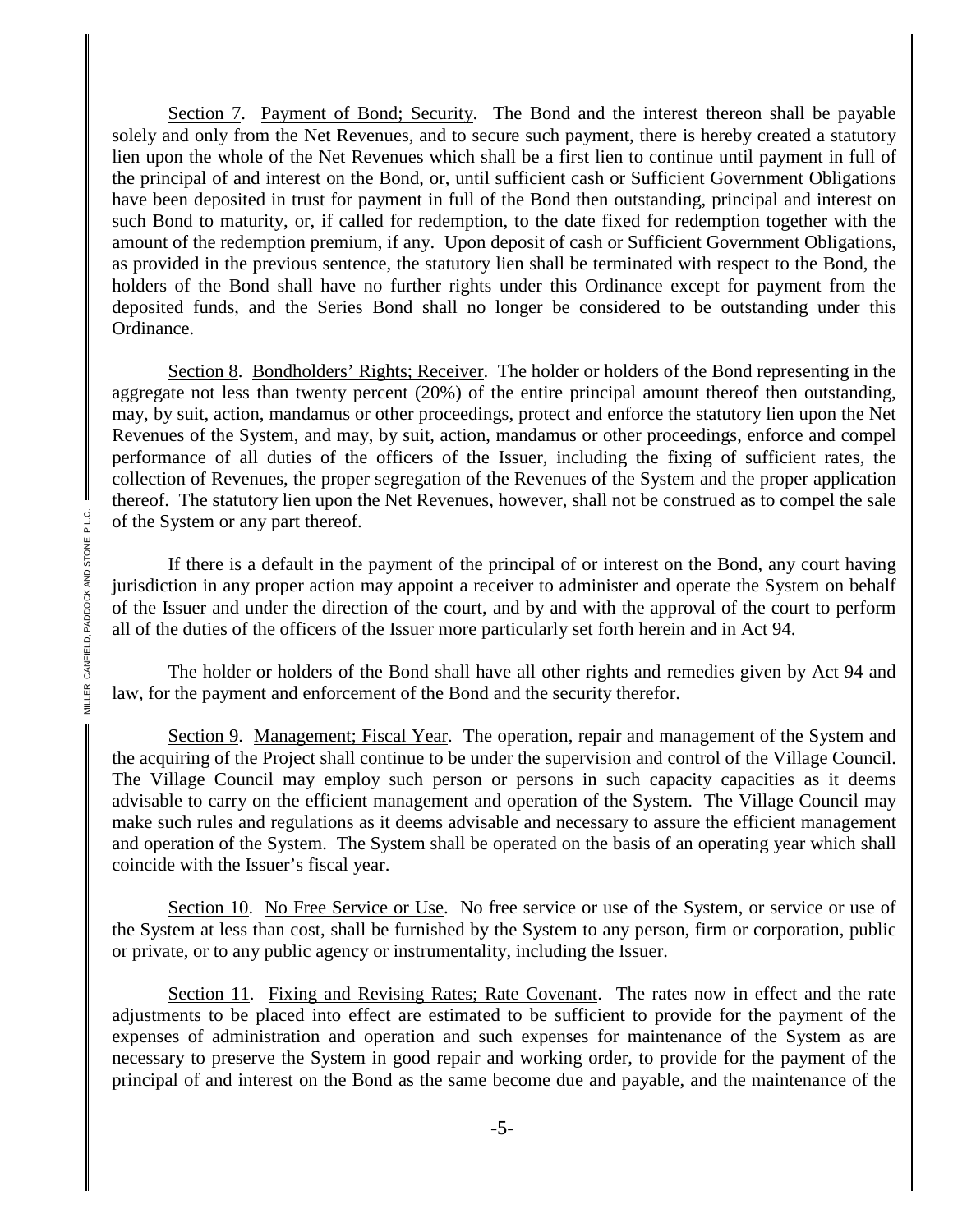reserve, if any, therefor and to provide for all other obligations, expenditures and funds for the System required by law and this Ordinance. In addition, it is agreed that the rates shall be set from time to time so that there shall be produced each fiscal year Net Revenues in an amount not less than 110% of the principal of and interest on the Bond and any additional bonds of equal standing with the Bond coming due in each fiscal year. The rates shall be fixed and revised from time to time as may be necessary to produce these amounts, and it is hereby covenanted and agreed to fix and maintain rates for services furnished by the System at all times sufficient to provide for the foregoing.

Section 12. Funds and Accounts; Flow of Funds. Commencing upon the adoption of this Ordinance, all funds belonging to the System shall be continued and maintained as provided herein and all Revenues of the System shall continue to be set aside as collected and credited to a fund to be designated WATER SUPPLY SYSTEM RECEIVING FUND (the "Receiving Fund"). The Revenues credited to the Receiving Fund are pledged for the purpose of the following accounts and shall be transferred or debited from the Receiving Fund periodically in the manner and at the times and in the order of priority hereinafter specified:

A. OPERATION AND MAINTENANCE ACCOUNT: Out of the Revenues credited to the Receiving Fund there shall be first set aside in, or credited to, a fund designated OPERATION AND MAINTENANCE ACCOUNT (the "Operation and Maintenance Account"), monthly a sum sufficient to provide for the payment of the next month's expenses of administration and operation of the System and such current expenses for the maintenance thereof as may be necessary to preserve the same in good repair and working order.

A budget, showing in detail the estimated costs of administration, operation and maintenance of the System for the next ensuing operating year, shall be prepared by the Issuer prior to the commencement of each ensuing operating year.

B. BOND AND INTEREST REDEMPTION ACCOUNT: There shall be established and maintained a separate depositary account designated BOND AND INTEREST REDEMPTION ACCOUNT (the "Redemption Account"), the moneys on deposit therein from time to time to be used solely for the purpose of paying the principal of, interest on, and redemption premiums (if any) on the Bond.

Out of the Revenues remaining in the Receiving Fund, after provision for the Operation and Maintenance Account, there shall be set aside each month commencing on the first day of the month following issuance of the Bond in the Redemption Account a sum proportionately sufficient to provide for the payment when due of the current principal of and interest on the Bond, less any amount in the Redemption Account representing accrued interest on the Bond or investment income on amounts on deposit in the Redemption Account. Commencing on the first day of the first fiscal year quarter following the delivery of the first installment of the Bond until the entire principal amount of the Bond has been received, the amount set aside each month for interest on the Bond shall be equal to a fraction derived from the number of months from the first day of the first month following delivery of the first installment to the first interest payment date of the total amount of interest on the Bond next coming due. Commencing on the first interest payment date after the entire principal amount of the Bond has been received, the amount set aside each month for interest on the Bond shall be 1/6 of the total amount of interest on the Bond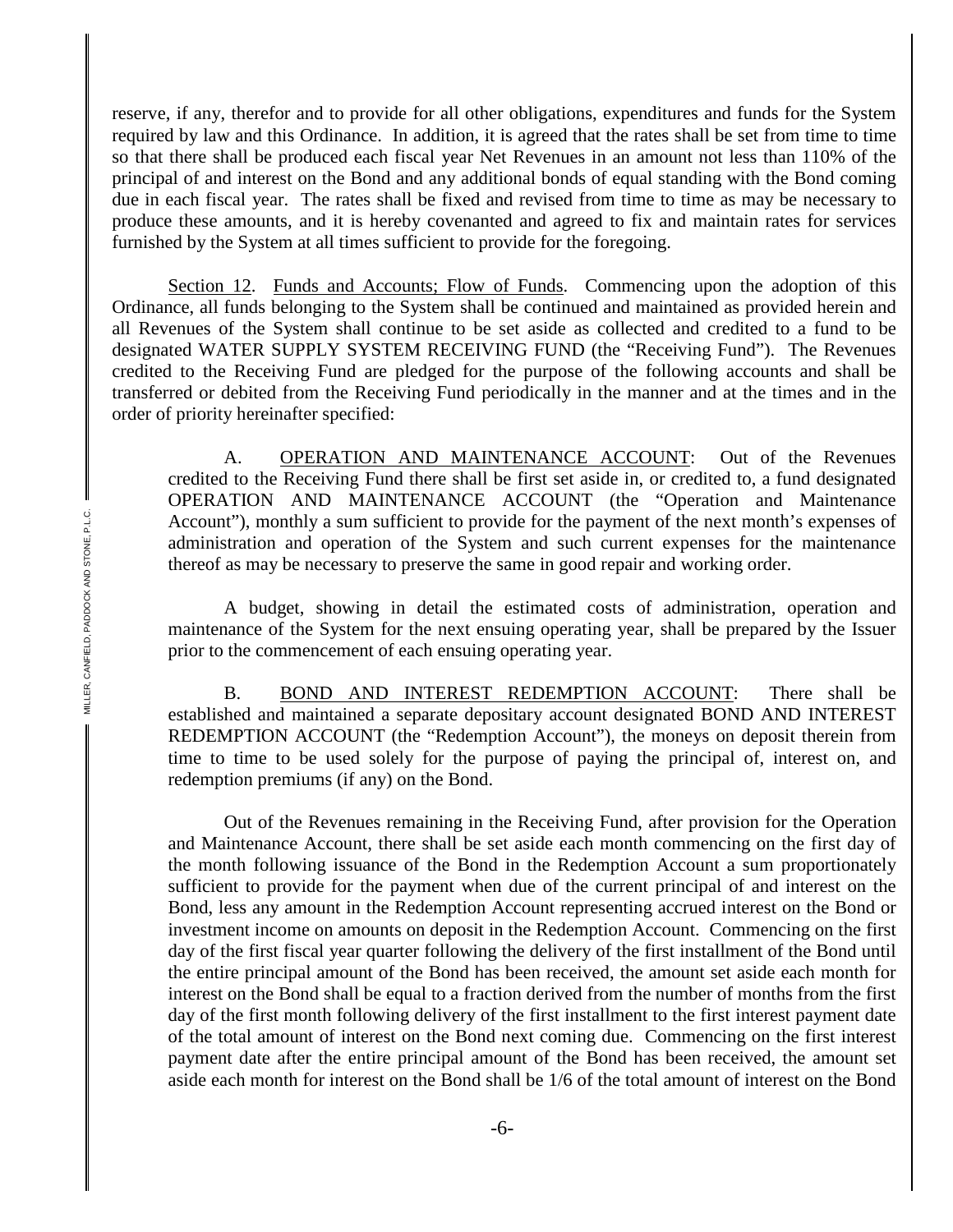next coming due. The amount set aside each month for principal, commencing the first day of the first fiscal year quarter following the delivery of the initial installment of the Bond, shall be equal to that amount which is that fraction derived from the number of months from that date to the first principal payment date of the amount of principal next coming due by maturity and the amount set aside each month for principal payment commencing on the first principal payment date, shall be 1/12 of the amount of principal next coming due by maturity. If there is any deficiency in the amount previously set aside, that deficiency shall be added to the next succeeding monthly requirements. The amount to be set aside for the payment of principal and interest on any date shall not exceed the amount which, when added to the money on deposit in the Redemption Account, including investment income thereon, is necessary to pay principal and interest due on the Bond on the next succeeding principal payment date.

No further payments need be made into the Redemption Account after enough of the principal installments of the Bond have been retired so that the amount then held in the Redemption Account is equal to the entire amount of principal and interest which will be payable at the time of maturity of all the principal installments of the Bond then remaining outstanding.

There is hereby established a separate account within the Redemption Account to be known as the BOND RESERVE ACCOUNT (the "Bond Reserve Account") which will be funded upon issuance of the bond from system funds on hand equal to the Reserve Amount.

Except as otherwise provided in this Section, the moneys in the Bond Reserve Account shall be used solely for the payment of the principal of, redemption premiums (if any) and interest on the Bond as to which there would otherwise be a default. If at any time it shall be necessary to use moneys credited to the Bond Reserve Account for such payment, then the moneys so used shall be replaced from the Net Revenues first received by the Redemption Account thereafter which are not required for current principal and interest requirements until the amount on deposit equals the Reserve Amount. If additional Bonds are issued, each ordinance authorizing the additional Bonds shall provide for additional deposits to the Bond Reserve Account to be made from the proceeds of the additional Bonds or Issuer funds on hand and legally available for such use in an amount that will result in the Bond Reserve Account being equal to the Reserve Amount. If on the first day of any month the amount in the Bond Reserve Account exceeds the Reserve Amount, the excess shall be transferred to the Redemption Account for payment of principal and interest on the Bond due on that date.

The moneys in the Redemption Account shall be invested in accordance with Section 14 of this Ordinance, and profit realized or income earned on such investment shall be used or transferred as provided in Section 12 of this Ordinance.

C. REPLACEMENT AND IMPROVEMENT ACCOUNT: There shall next be established and maintained an account designated REPLACEMENT AND IMPROVEMENT ACCOUNT (the "Replacement Account"), the money credited thereto to be used solely for the purpose of making repairs, replacements, improvements, enlargements or extensions to the System including any buildings or structures related to the System. Out of the Revenues and moneys of the System remaining in the Receiving Fund each year after provision has been made for the deposit of moneys in the Operation and Maintenance Account and the Redemption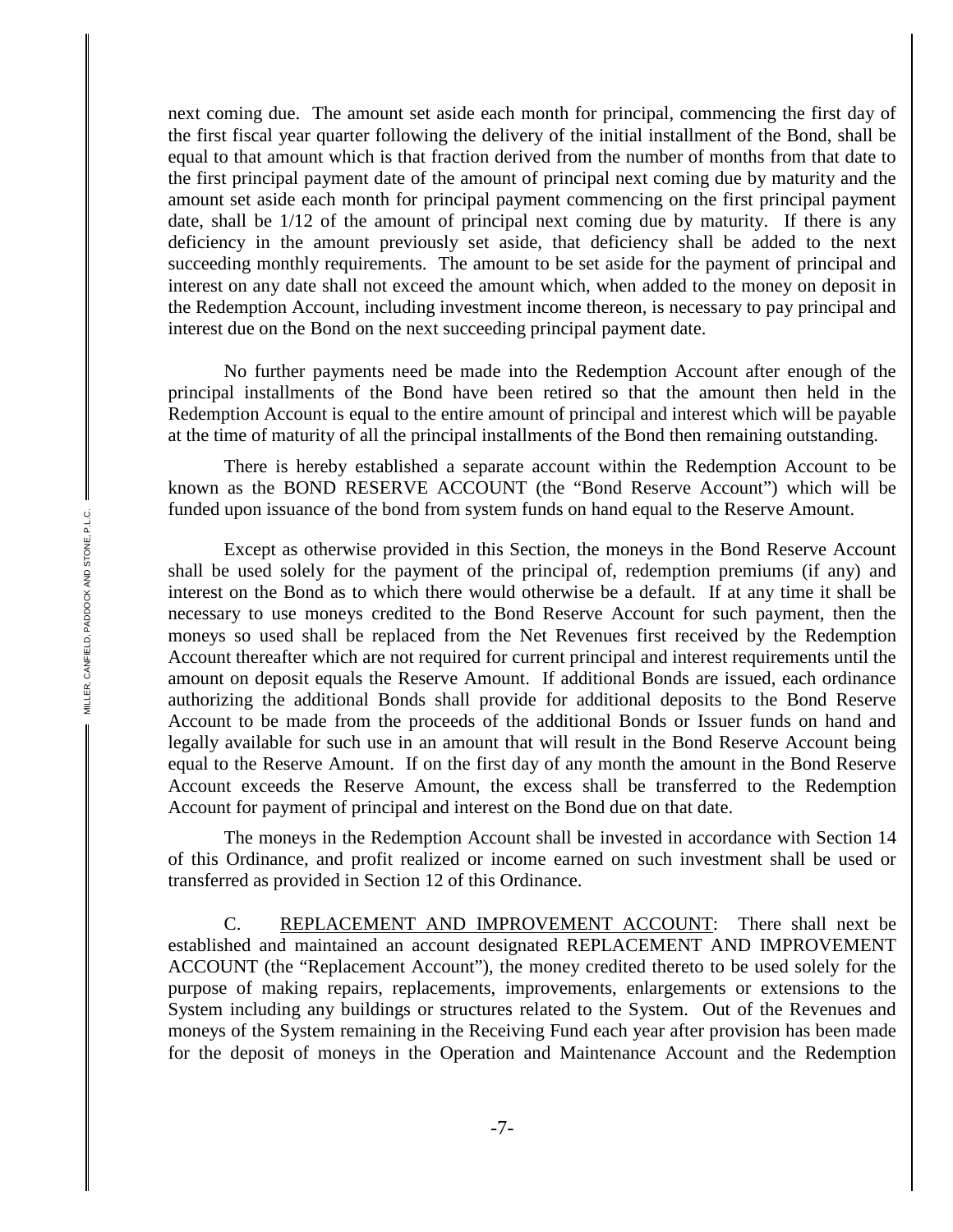Account there may be deposited in the Replacement Account such additional funds as the Issuer may deem advisable.

D. GENERAL OBLIGATION DEBT ACCOUNT: Out of the remaining Revenues in the Receiving Fund, there may be next set aside in or credited to monthly after meeting all the foregoing requirements, to an account designated General Obligation Debt Account (the "G.O. Account"), or from other available moneys, such sums as shall be necessary to pay debt service on presently existing or future general obligation bond issues of the Issuer or general obligations or contractual obligations of the Issuer incurred or to be incurred for the benefit of the System.

E. SURPLUS MONEYS: Thereafter, any Revenues in the Receiving Fund after satisfying all the foregoing requirements of this Section may, at the discretion of the Issuer, be used for any of the following purposes:

- 1. Transferred to the Replacement Account.
- 2. Transferred to the Redemption Account and used for the purchase of Bond on the open market at not more than the fair market value thereof or used to redeem Bond prior to maturity.
- 3. Retained in the Receiving Fund.

Section 13. Priority of Funds. In the event the moneys in the Receiving Fund are insufficient to provide for the current requirements of the Operation and Maintenance Account or the Redemption Account, any moneys or securities in other funds of the System, except the proceeds of sale of the Bond, shall be credited or transferred, first, to the Operation and Maintenance Account, and second to the Redemption Account.

Section 14. Investments. Moneys in the funds and accounts established herein and moneys derived from the proceeds of sale of the Bond, may be invested by the Issuer in United States of America obligations or in obligations the principal of and interest on which is fully guaranteed by the United States of America and any investments now or hereafter permitted by Act 94 or other controlling law. Investment of moneys in the Redemption Account being accumulated for payment of the next maturing principal or interest payment of the Bond shall be limited to obligations bearing maturity dates prior to the date of the next maturing principal or interest payment on the Bond. In the event investments are made, any securities representing the same shall be kept on deposit with the bank or trust company having on deposit the fund or funds or account from which the purchase was made. Profit realized or interest income earned on investment of funds in the Funds established hereunder shall be deposited in or credited to the Fund having realized the profit or earned the interest (unless otherwise expressly provided in this Ordinance or as determined by the Issuer), such deposit or credit to occur periodically but not less often than at the end of each fiscal year.

Section 15. Bond Proceeds. The proceeds of the sale of the Bond as received by the Issuer shall be deposited in an account separate from other money of the Issuer and held in a bank or banks qualified to act as depository of the proceeds of sale under the provisions of Section 15 of Act 94 designated 2015 DWRF PROJECT CONSTRUCTION FUND (the "Construction Fund"). Moneys in the Construction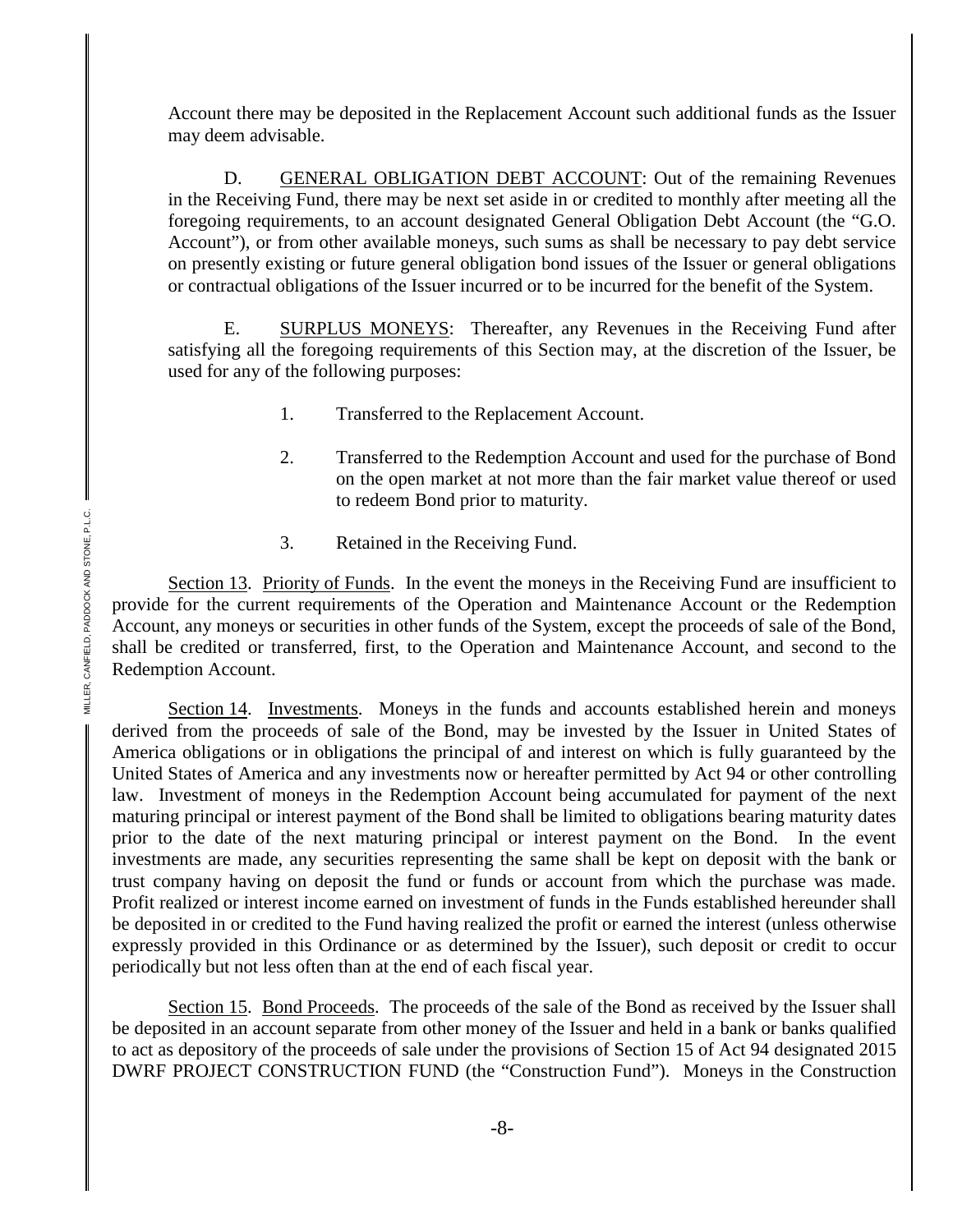Fund shall be applied solely in payment of the cost of the Project including any engineering, legal and other expenses incident thereto and to the financing thereof.

Section 16. Bond Form. The Bond shall be in substantially the following form subject to such changes as may be required by the Authority:

## **UNITED STATES OF AMERICA STATE OF MICHIGAN COUNTY OF LEELANAU**

## **VILLAGE OF NORTHPORT**

### **WATER SUPPLY SYSTEM REVENUE BOND, SERIES 2015**

REGISTERED OWNER: Michigan Finance Authority

PRINCIPAL AMOUNT: \_\_\_\_\_\_\_\_\_\_\_\_\_\_\_\_\_\_\_\_\_\_\_\_\_\_\_\_\_\_\_\_\_\_\_\_ Dollars (\$\_\_\_,000)

DATE OF ORIGINAL ISSUE: 2015

The VILLAGE OF NORTHPORT, County of Leelanau, State of Michigan (the "Issuer"), acknowledges itself to owe and for value received hereby promises to pay, solely out of the hereinafter described Net Revenues of the Issuer's Water Supply System (hereinafter defined), to the Michigan Finance Authority (the "Authority"), or registered assigns, the Principal Amount shown above, or such portion thereof as shall have been advanced to the Issuer pursuant to a Purchase Contract between the Issuer and the Authority and a Supplemental Agreement by and among the Issuer, the Authority and the State of Michigan acting through the Department of Environmental Quality, in lawful money of the United States of America, unless prepaid or reduced prior thereto as hereinafter provided.

During the time funds are being drawn down by the Village under this bond, the Authority will periodically provide to the Village a statement showing the amount of principal that has been advanced and the date of each advance, which statement shall constitute prima facie evidence of the reported information; provided that no failure on the part of the Authority to provide such a statement or to reflect a disbursement or the correct amount of a disbursement shall relieve the Village of its obligation to repay the outstanding Principal Amount actually advanced, all accrued interest thereon, and any other amount payable with respect thereto in accordance with the terms of this bond.

The Principal Amount shall be payable on the dates and in the annual principal installment amounts set forth in Schedule A attached hereto and made a part hereof, as such Schedule may be adjusted if less than \$\_\_\_\_\_\_\_ is disbursed to the Village or if a portion of the Principal Amount is prepaid as provided below, with interest on said principal installments from the date each said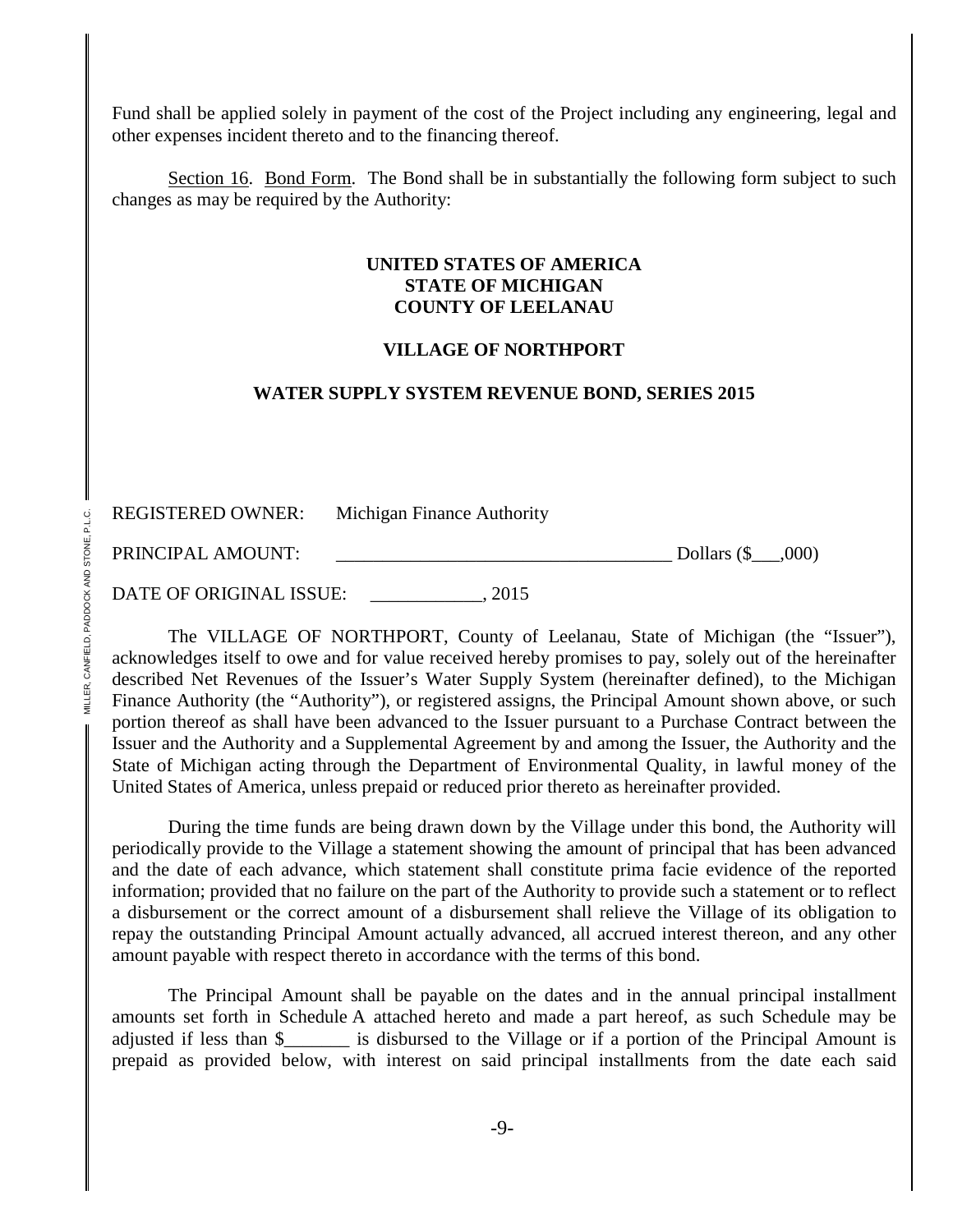installment is delivered to the holder hereof until paid at the rate of two and one-half percent (2.50%) per annum. Interest is first payable on [April] [October] 1, 201\_, and semiannually thereafter and principal is payable on the first day of [April] [October] commencing [April] [October] 1, 201\_ (as identified in the Purchase Contract) and annually thereafter.

This bond may be subject to redemption prior to maturity by the Issuer only with the prior written consent of the Authority and on such terms as may be required by the Authority.

Notwithstanding any other provision of this bond, so long as the Authority is the owner of this bond, (a) this bond is payable as to principal, premium, if any, and interest at The Bank of New York Mellon Trust Company, N.A. or at such other place as shall be designated in writing to the Village by the Authority (the "Authority's Depository"); (b) the Village agrees that it will deposit with the Authority's Depository payments of the principal of, premium, if any, and interest on this bond in immediately available funds by 12:00 noon at least five business days prior to the date on which any such payment is due whether by maturity, redemption or otherwise; in the event that the Authority's Depository has not received the Village's deposit by 12:00 noon on the scheduled day, the Village shall immediately pay to the Authority as invoiced by the Authority an amount to recover the Authority's administrative costs and lost investment earnings attributable to that late payment; and (c) written notice of any redemption of this bond shall be given by the Village and received by the Authority's Depository at least 40 days prior to the date on which such redemption is to be made.

## Additional Interest

In the event of a default in the payment of principal or interest hereon when due, whether at maturity, by redemption or otherwise, the amount of such default shall bear interest (the "additional interest") at a rate equal to the rate of interest which is two percent above the Authority's cost of providing funds (as determined by the Authority) to make payment on the bonds of the Authority issued to provide funds to purchase this bond but in no event in excess of the maximum rate of interest permitted by law. The additional interest shall continue to accrue until the Authority has been fully reimbursed for all costs incurred by the Authority (as determined by the Authority) as a consequence of the Village's default. Such additional interest shall be payable on the interest payment date following demand of the Authority. In the event that (for reasons other than the default in the payment of any municipal obligation purchased by the Authority) the investment of amounts in the reserve account established by the Authority for the bonds of the Authority issued to provide funds to purchase this bond fails to provide sufficient available funds (together with any other funds which may be made available for such purpose) to pay the interest on outstanding bonds of the Authority issued to fund such account, the Village shall and hereby agrees to pay on demand only the Village's pro rata share (as determined by the Authority) of such deficiency as additional interest on this bond.

For prompt payment of principal and interest on this bond, the Issuer has irrevocably pledged the revenues of its Water Supply System, including all appurtenances, extensions and improvements thereto (the "System"), after provision has been made for reasonable and necessary expenses of operation, maintenance and administration (the "Net Revenues"), and a statutory lien thereon is hereby recognized and created.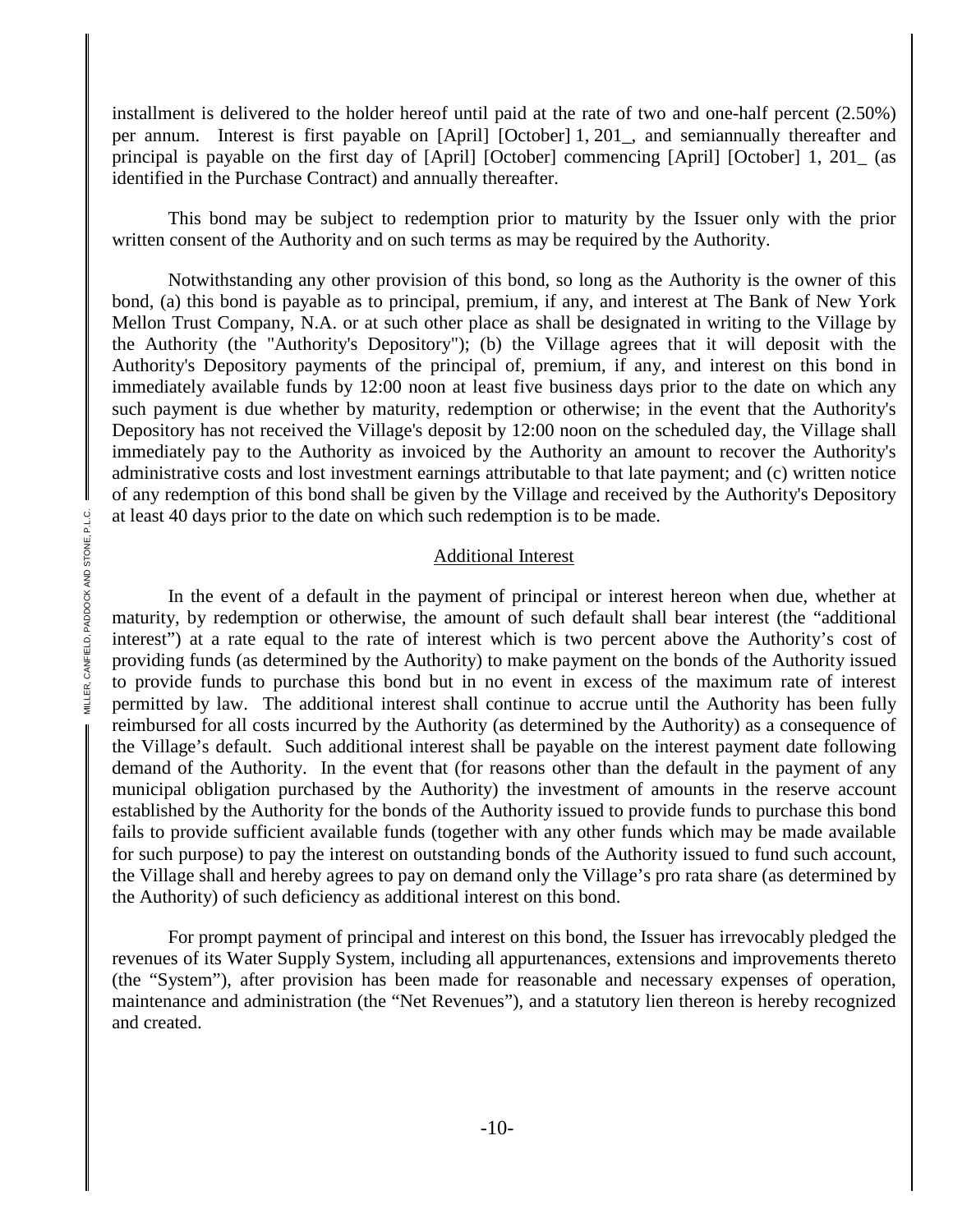This bond is a single, fully-registered, non-convertible bond in the principal sum indicated above issued pursuant to Ordinance No. \_\_\_ duly adopted by the Village Council of the Issuer (the "Ordinance"), and under and in full compliance with the Constitution and statutes of the State of Michigan, including specifically Act 94, Public Acts of Michigan, 1933, as amended, for the purpose of paying the cost of acquiring and constructing improvements to the System.

For a complete statement of the revenues from which and the conditions under which this bond is payable, a statement of the conditions under which additional bonds of equal standing may hereafter be issued and the general covenants and provisions pursuant to which this bond is issued, reference is made to the Ordinance.

This bond is a self-liquidating bond, payable, both as to principal and interest, solely and only from the Net Revenues of the System. The principal of and interest on this bond are secured by the statutory lien hereinbefore mentioned.

The Issuer has covenanted and agreed, and does hereby covenant and agree, to fix and maintain at all times while any bonds payable from the Net Revenues of the System shall be outstanding, such rates for service furnished by the System as shall be sufficient to provide for payment of the interest upon and the principal of the bonds of this issue, as and when the same shall become due and payable, and to maintain a bond redemption fund (including a bond reserve account) therefor, to provide for the payment of expenses of administration and operation and such expenses for maintenance of the System as are necessary to preserve the same in good repair and working order, and to provide for such other expenditures and funds for the System as are required by said ordinance.

This bond is transferable only upon the books of the Issuer by the registered owner in person or the registered owner's attorney duly authorized in writing, upon the surrender of this bond together with a written instrument of transfer satisfactory to the transfer agent, duly executed by the registered owner or the registered owner's attorney duly authorized in writing, and thereupon a new bond or bonds in the same aggregate principal amount and of the same maturity shall be issued to the transferee in exchange therefor as provided in the Ordinance, and upon payment of the charges, if any, therein prescribed.

It is hereby certified and recited that all acts, conditions and things required by law to be done precedent to and in the issuance of this bond have been done and performed in regular and due time and form as required by law.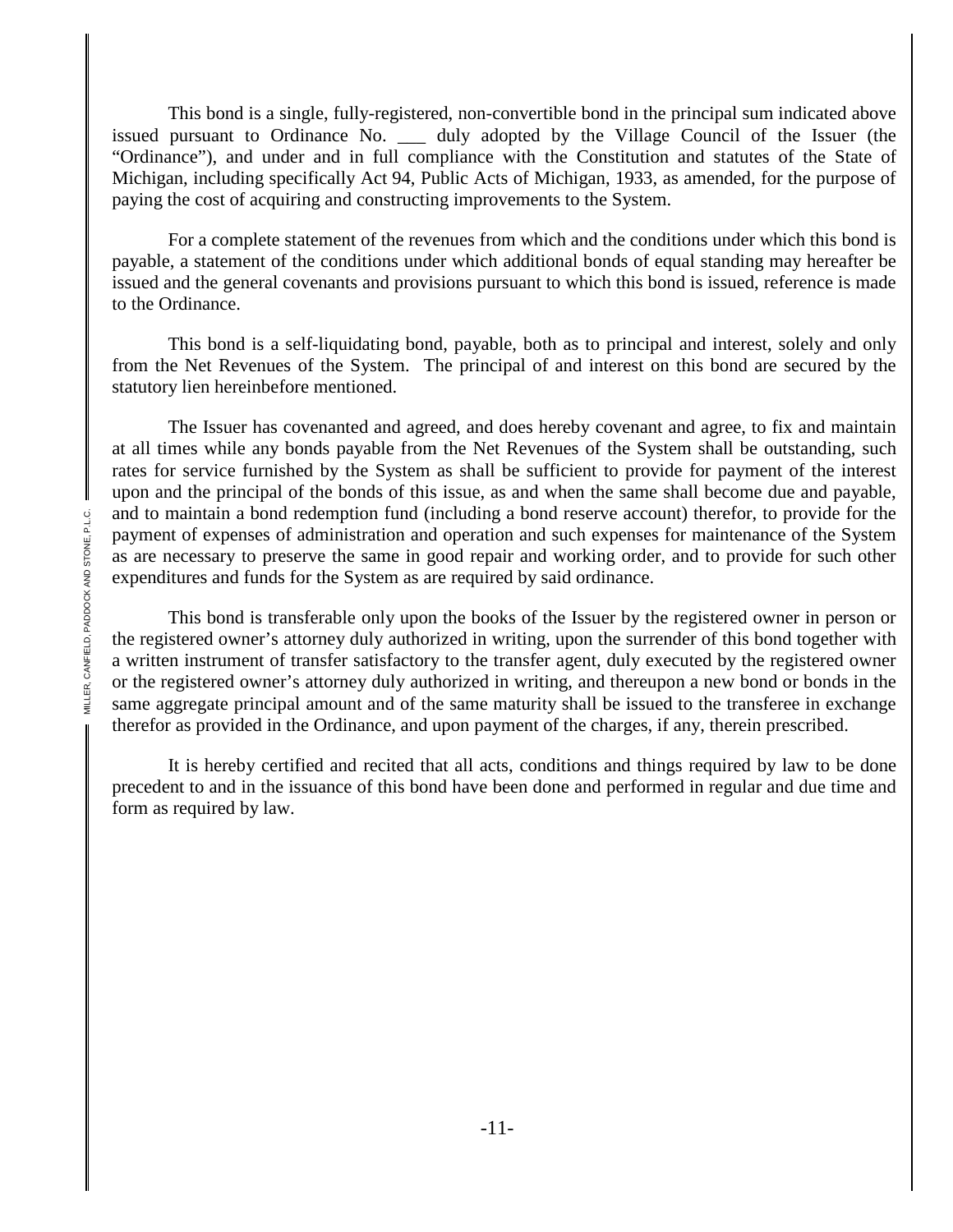IN WITNESS WHEREOF, the Issuer, by its Village Council, has caused this bond to be executed with the manual signatures of its President and its Clerk and the corporate seal to be impressed hereon, all as of the Date of Original Issue.

# VILLAGE OF NORTHPORT

 $By$ <sub>—</sub>

Its President

(Seal)

Countersigned:

Its\_\_\_\_\_\_\_\_\_\_\_\_\_\_\_\_\_\_\_\_\_\_\_\_\_\_\_\_\_\_\_

Clerk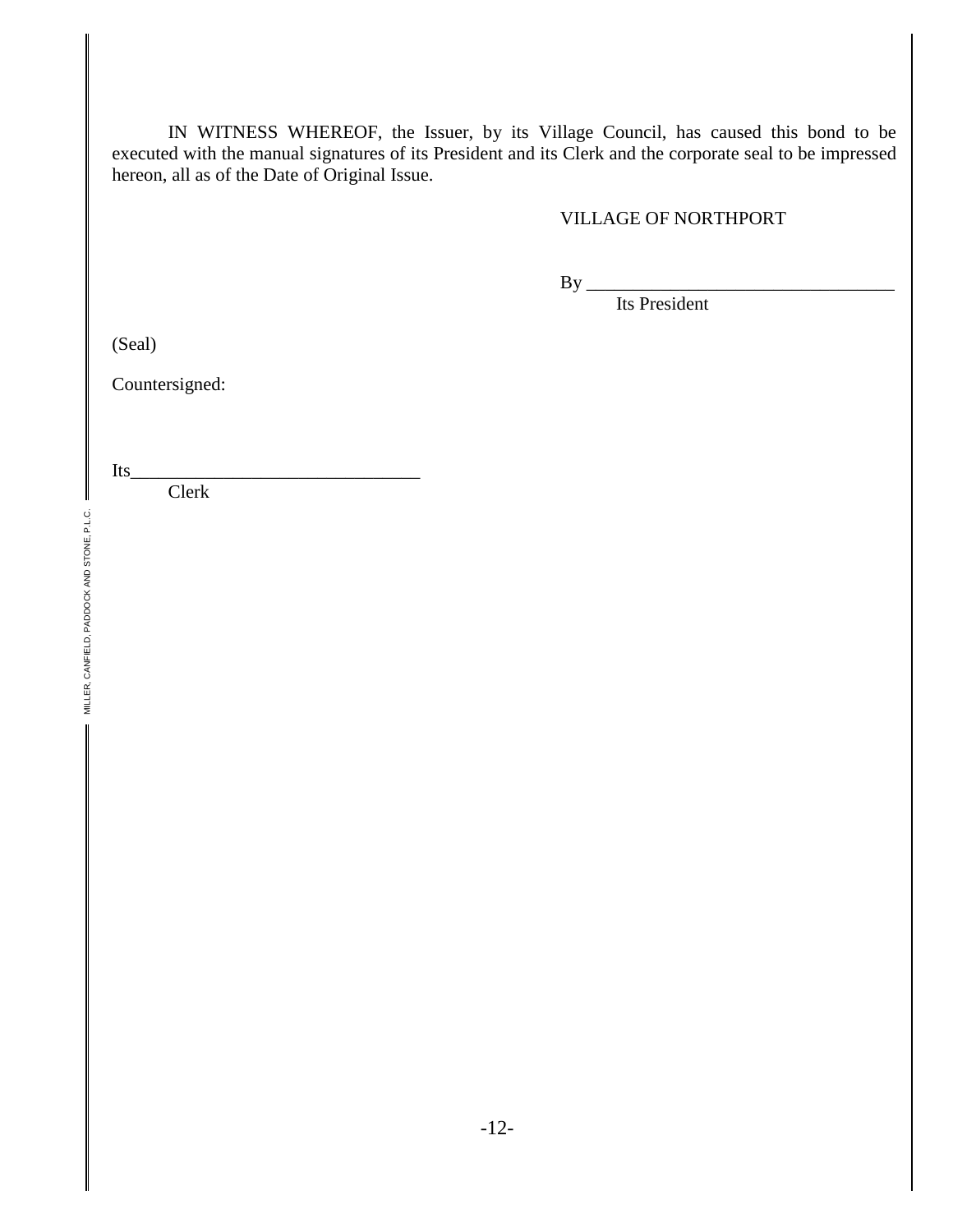DEQ Project No.: DEQ Approved Amt: \*

#### SCHEDULE A

Based on the schedule provided below unless revised as provided in this paragraph, repayment of principal of the Bond shall be made until the full amount advanced to the Village is repaid. In the event the Order of Approval issued by the Department of Environmental Quality (the "Order") approves a principal amount of assistance less than the amount of the Bond delivered to the Authority, the Authority shall only disburse principal up to the amount stated in the Order. In the event (1) that the payment schedule approved by the Village and described below provides for payment of a total principal amount greater than the amount of assistance approved by the Order, or (2) that less than the principal amount of assistance approved by the Order is disbursed to the Village by the Authority, the Authority shall prepare a new payment schedule which shall be effective upon receipt by the Village.

Maturity Date Principal Amount

Interest on the bond shall accrue on that portion of principal disbursed by the Authority to the Village pursuant to the Order from the date such portion is disbursed, until paid, at the rate of 2.50% per annum, payable April 1, 2015, and semi-annually thereafter.

The Village agrees that it will deposit with The Bank of New York Mellon Trust Company, N.A., or at such other place as shall be designated in writing to the Village by the Authority (the "Authority's Depository") payments of the principal of, premium, if any, and interest on this Bond in immediately available funds by 12:00 noon at least five business days prior to the date on which any such payment is due whether by maturity, redemption or otherwise. In the event that the Authority's Depository has not received the Village's deposit by 12:00 noon on the scheduled day, the Village shall immediately pay to the Authority as invoiced by the Authority an amount to recover the Authority's administrative costs and lost investment earnings attributable to that late payment.

\*Not to exceed amount. Loan reductions at close out will result in a proportional decrease.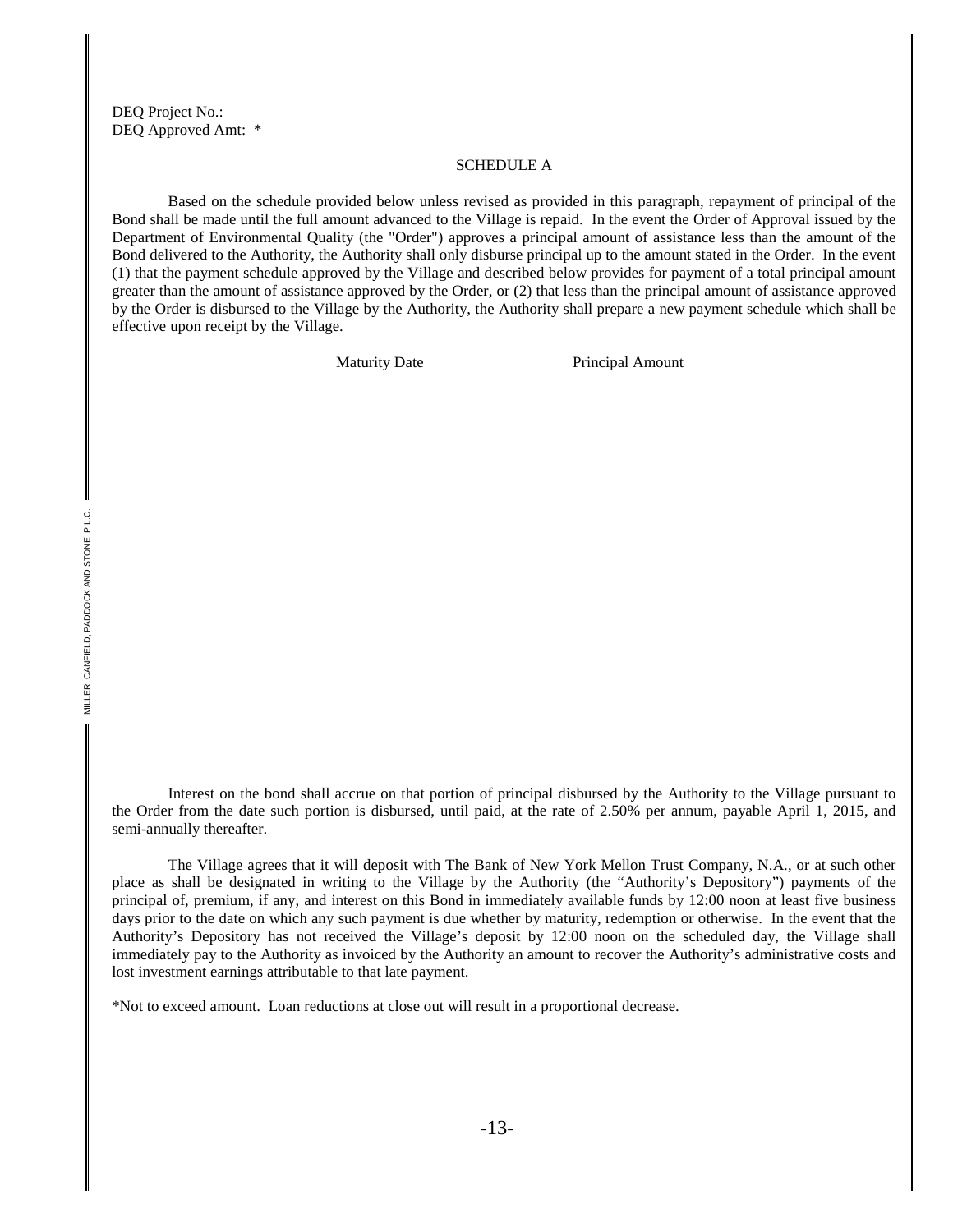Section 17. General Covenants. The Issuer covenants and agrees with the holders of the Bond that so long as any of the Bond remain outstanding and unpaid as to either principal or interest:

(a) The Issuer will maintain the System in good repair and working order and will operate the same efficiently and will faithfully and punctually perform all duties with reference to the System required by the Constitution and laws of the State of Michigan, the Issuer's Charter and this Ordinance.

(b) The Issuer will keep proper books of record and account separate from all other records and accounts of the Issuer, in which shall be made full and correct entries of all transactions relating to the System. The Issuer shall have an annual audit of the books of record and account of the System for the preceding operating year made each year by an independent certified public accountant. The auditor shall comment on the manner in which the Issuer is complying with the requirements of the Ordinance with respect to setting aside and investing moneys and meeting the requirements for acquiring and maintaining insurance. The audit shall be completed and so made available not later than six (6) months after the close of each operating year except as such period may be extended in conformance with the rules of the Michigan Department of Treasury.

(c) The Issuer will maintain and carry, for the benefit of the holders of the Bond, insurance on all physical properties of the System and liability insurance, of the kinds and in the amounts normally carried by municipalities engaged in the operation of Water Supply system, including self-insurance. All moneys received for losses under any such insurance policies shall be applied solely to the replacement and restoration of the property damaged or destroyed, and to the extent not so used, shall be used for the purpose of redeeming or purchasing Bond.

(d) The Issuer will not sell, lease or dispose of the System, or any substantial part, until all of the Bond have been paid in full, both as to principal and interest or provision made thereof as herein provided. The Issuer will operate the System as economically as possible, will make all repairs and replacements necessary to keep the System in good repair and working order, and will not do or suffer to be done any act which would affect the System in such a way as to have a material adverse effect on the security for the Bond.

(e) The Issuer will not grant any franchise or other rights to any person, firm or corporation to operate a System that will compete with the System and the Issuer will not operate a system that will compete with the System.

(f) The Issuer will cause the Project to be acquired and constructed promptly and in accordance with the plans and specification therefor.

Section 18. Additional Bonds. Except as hereinafter provided, the Issuer shall not issue Additional Bonds of equal standing with the Bond.

The right is reserved in accordance with the provisions of Act 94, to issue Additional Bonds payable from the Revenues of the System which shall be of equal standing and priority of lien with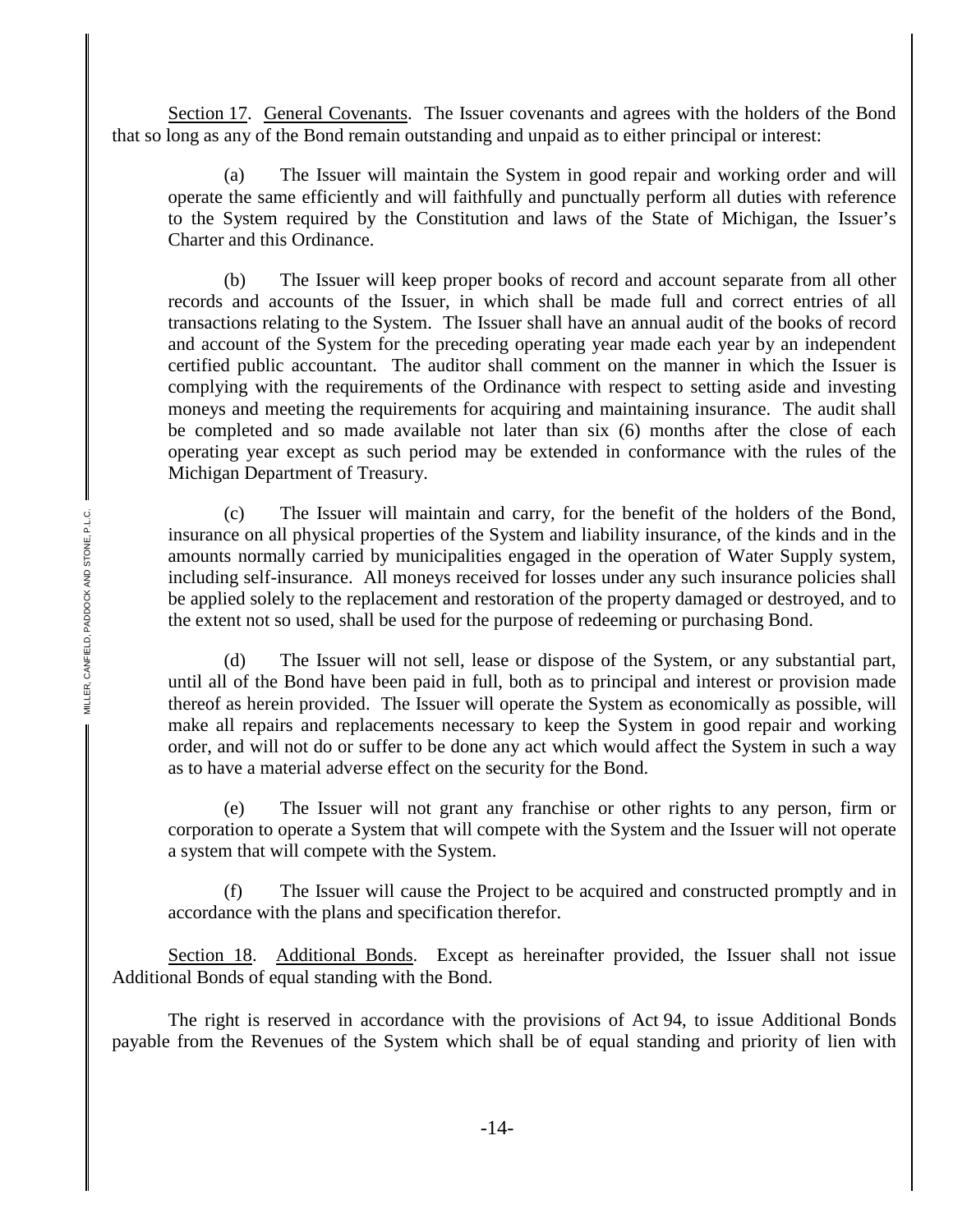respect to the Net Revenues of the System with the Bond but only for the following purposes and under the following terms and conditions:

(a) To complete the Project in accordance with the plans and specifications therefor. Such bonds shall not be authorized unless the engineers in charge of construction shall execute a certificate evidencing the fact that additional funds are needed to complete the Project in accordance with the plans and specifications therefor and stating the amount that will be required to complete the Project. If such certificate shall be so executed and filed with the Issuer, it shall be the duty of the Issuer to provide for and issue additional revenue bonds in the amount stated in said certificate to be necessary to complete the Project in accordance with the plans and specifications plus an amount necessary to issue such bonds or to provide for part or all of such amount from other sources.

(b) For subsequent repairs, extensions, enlargements and improvements to the System or for the purpose of refunding part of any Bond then outstanding or for both purposes and paying costs of issuing such Additional Bonds including deposits which may be required to be made to a bond reserve account, if any. Bond for such purposes shall not be issued pursuant to this subparagraph (b) unless the Adjusted Net Revenues of the System for the preceding twelvemonth operating year shall be at least equal to one hundred ten percent (110%) of the maximum amount of principal and interest thereafter maturing in any operating year on the then outstanding Bond and on the Additional Bonds then being issued. If the Additional Bonds are to be issued in whole or in part for refunding outstanding Bond, the annual principal and interest requirements shall be determined by deducting from the principal and interest requirements for each operating year the annual principal and interest requirements of any Bond to be refunded from the proceeds of the Additional Bonds. For purposes of this subparagraph (b) the Issuer may elect to use as the last preceding operating year any operating year ending not more than sixteen months prior to the date of delivery of the Additional Bonds. Determination by the Issuer as to existence of conditions permitting the issuance of Additional Bonds shall be conclusive. No Additional Bonds of equal standing as to the Net Revenues of the System shall be issued pursuant to the authorization contained in this subparagraph if the Issuer shall then be in default in making its required payments to the Operation and Maintenance Account or the Redemption Account.

(c) For refunding all or a part of the outstanding Bonds and paying costs of issuing such Additional Bonds including deposits which may be required to be made to a bond reserve account, if any. No Additional Bonds shall be issued pursuant to this subsection unless the maximum amount of principal and interest maturing in any operating year after giving effect to the refunding shall be less than the maximum amount of principal and interest maturing in any operating year prior to giving effect to the refunding.

Section 19. Negotiated Sale; Application to MDEQ and Authority. The Village Council has considered the option of selling the Bond through a competitive sale and a negotiated sale and determines that it is in the best interest of the Issuer to negotiate the sale of the Bond to the Authority because the Drinking Water Revolving Fund financing program provides significant savings to the Issuer compared to competitive sale in the municipal bond market. The Authorized Officers are hereby authorized to make application to the Authority and to the MDEQ for placement of the Bond with the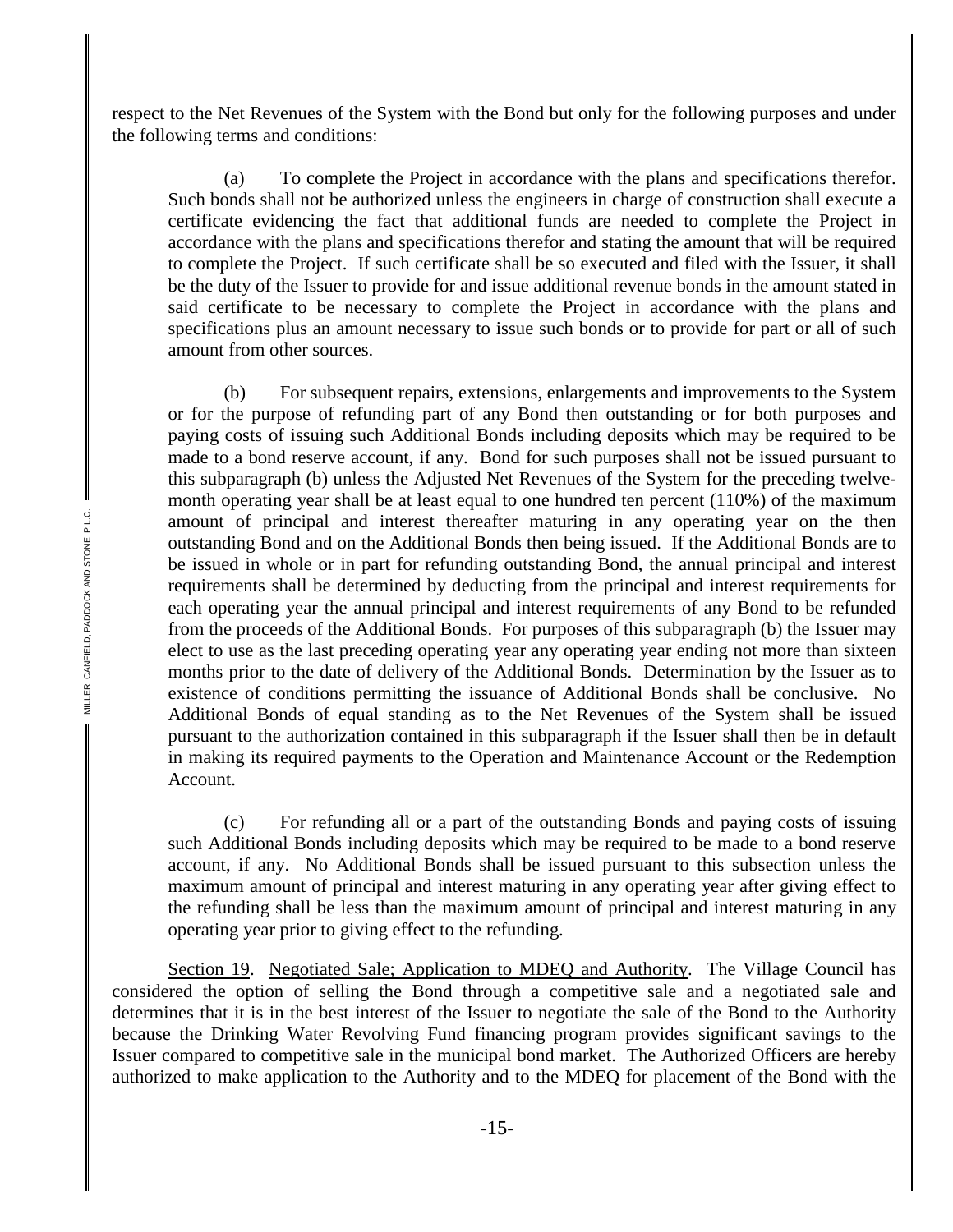Authority. The actions taken by the Authorized Officers with respect to the Bond prior to the adoption of this Ordinance are ratified and confirmed. The Authorized Officers are authorized to approve, execute and deliver the Purchase Contract, the Supplemental Agreement and the Issuer's Certificate. Any Authorized Officers is further authorized to execute and deliver such contracts, documents and certificates as are necessary or advisable to qualify the Bond for the Drinking Water Revolving Fund. Prior to the delivery of the Bond to the Authority, any Authorized Officer is hereby authorized to make such changes to the form of the Bond contained in Section 16 of this Ordinance as may be necessary to conform to the requirements of Act 227, Public Acts of Michigan 1985, as amended ("Act 227"), including, but not limited to changes in the principal maturity and interest payment dates and references to additional security required by Act 227.

Section 20. Covenant Regarding Tax Exempt Status of the Bond. The Issuer shall, to the extent permitted by law, take all actions within its control necessary to maintain the exclusion of the interest on the Bond from gross income for federal income tax purposes under the Internal Revenue Code of 1986, as amended, (the "Code") including, but not limited to, actions relating to any required rebate of arbitrage earnings and the expenditure and investment of Bond proceeds and moneys deemed to be Bond proceeds, and to prevent the Bond from being or becoming "private activity bonds" as that term is used in Section 141 of the Code.

Section 21. Approval of Bond Details. The Authorized Officers are each hereby authorized to adjust the final bond details set forth herein to the extent necessary or convenient to complete the transaction authorized herein, and in pursuance of the foregoing is authorized to exercise the authority and make the determinations authorized pursuant to Section 7a(1)(c) of Act 94, including but not limited to determinations regarding interest rates, prices, discounts, maturities, principal amounts, denominations, dates of issuance, interest payment dates, redemption rights, the place of delivery and payment, and other matters, provided that the principal amount of Bond issued shall not exceed the principal amount authorized in this Ordinance, the interest rate per annum on the Bond shall not exceed two and one-half percent (2.50%) per annum, and the Bond shall mature in not more than twenty (20) annual installments.

Section 22. Repeal, Savings Clause. All ordinances, resolutions or orders, or parts thereof, in conflict with the provisions of this Ordinance are, to the extent of such conflict, repealed.

Section 23. Severability; Paragraph Headings; and Conflict. If any section, paragraph, clause or provision of this Ordinance shall be held invalid, the invalidity of such section, paragraph, clause or provision shall not affect any of the other provisions of this Ordinance. The paragraph headings in this Ordinance are furnished for convenience of reference only and shall not be considered to be part of this Ordinance.

Section 24. Publication and Recordation. This Ordinance shall be published in full in *The Leelanau Enterprise-Tribune*, a newspaper of general circulation in the Issuer qualified under State law to publish legal notices, promptly after its adoption, and shall be recorded in the Ordinance Book of the Issuer and such recording authenticated by the signatures of the President and the Clerk.